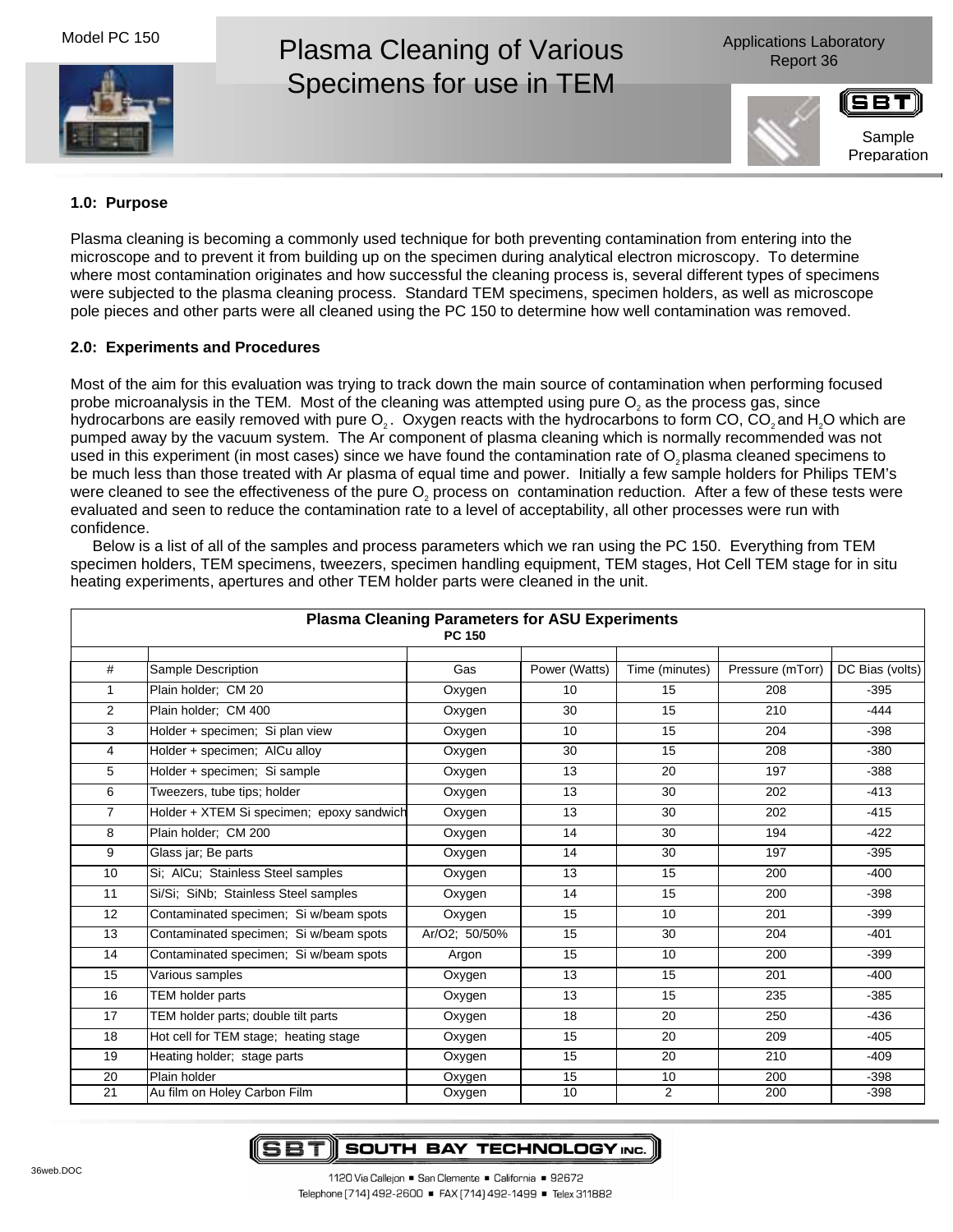# **3.0: Results and Discussion**

In general, all of the cleaning processes were successful in the removal of hydrocarbons from the surface of the cleaned sample and drastically reduced the contamination rate when tested in the microscope. Some of the observations made are discussed below.

# **3.1: Specimen Holder Cleaning**

- Specimen holders were cleaned using only pure O<sub>2</sub> for almost every process step. The holders were found to be completely free of contamination following the cleaning process of around 15-20 minutes.
- Holders of various microscope types (CM20, CM 200FEG, CM 400) all were cleaned using the PC 150. Every holder was processed for approximately the same amount of time  $(-15-20$  minutes per holder).
- A heating stage holder was also cleaned using the O<sub>2</sub> process, which eliminated the contamination of this holder completely.

# **3.2: Specimen Cleaning**

- An Al / Cu alloy specimen was cleaned to remove the contamination present on the specimen. The specimen was left under the focused probe of the electron beam for over 3 hours and no further contamination developed. There did appear to be some radiation damage from the electron beam, however this was found to be existing beam damage from previous evaluations in the TEM. The specimen was prepared around 1977, therefore the damage and contamination seen was already present on the specimen.
- A Si specimen was plasma cleaned and then placed into a clean TEM holder to see if there would be any contamination build up following plasma cleaning. The Si specimen was allowed to sit under the focused probe of the electron beam at high current density and no further contamination of the specimen resulted.
- The next experiment was to find out which source of contamination contributes the most to C spot formation: the specimen, specimen holder, or microscope. This was done in the following manner: Si specimens at different stages of cleaning were prepared: a) as received from the ion mill (a contamination free ion mill); b) non-plasma cleaned; c) plasma cleaned. The same was done with sample holders: a) as received (uncleaned); b) nonplasma cleaned; c) plasma cleaned. After the samples and holders had been prepared in the manner described above, the following experiment was carried out:
- A dirty specimen and dirty holder were evaluated in the TEM using a focused electron beam probe and were found to contaminate badly (as expected).
- A dirty specimen holder and clean specimen were evaluated in the same fashion and the specimen did contaminate as a result of the dirty specimen holder being used.
- A clean holder and dirty specimen also were evaluated in the same manner and the specimen did NOT contaminate
- An as received specimen (ion milled) was then placed into a clean holder and again evaluated in the same fashion; the specimen did NOT contaminate
	- ! **NOTE: These results are still pending, the observations discussed above are preliminary in nature.**
- A cross section TEM specimen was prepared using the standard dimpling/ion milling techniques, which incorporates epoxy adhesives for gluing materials together during preparation. Concern about the epoxy being affected during plasma cleaning led to the investigation of this. The specimen was first evaluated in the TEM prior to plasma cleaning, with a focused probe allowed to dwell on the epoxy / Si interface for over 5 minutes. There were no C spot formations neither created nor was the epoxy damaged. Following this TEM evaluation the specimen was plasma cleaned for 30 minutes to evaluate if any changes in the epoxy take place (i.e. is the epoxy intact?). Upon evaluation, the specimen itself did not contaminate and the stacks of material were left intact, however, C spot formation occurred in the epoxy area AFTER plasma cleaning. The specimen itself did NOT contaminate however, and it remained intact during the microanalysis.
- A Carbon Holey Film containing a thin Au film on the grid was also cleaned. Although the film itself was going to be attacked by the O<sub>2</sub> plasma, it was run for a short time to remove the contamination present on the sample.

## **3.3: Miscellaneous Part Cleaning**

- Several different stage parts were cleaned using the PC 150, mostly anti-twist washers, clamping rings, small TEM probes, etc. to eliminate any sources of contamination possible.
- Tweezers, specimen holders, vacuum tips, etc. also were cleaned in the PC 150.

#### SBTI SOUTH BAY TECHNOLOGY INC.